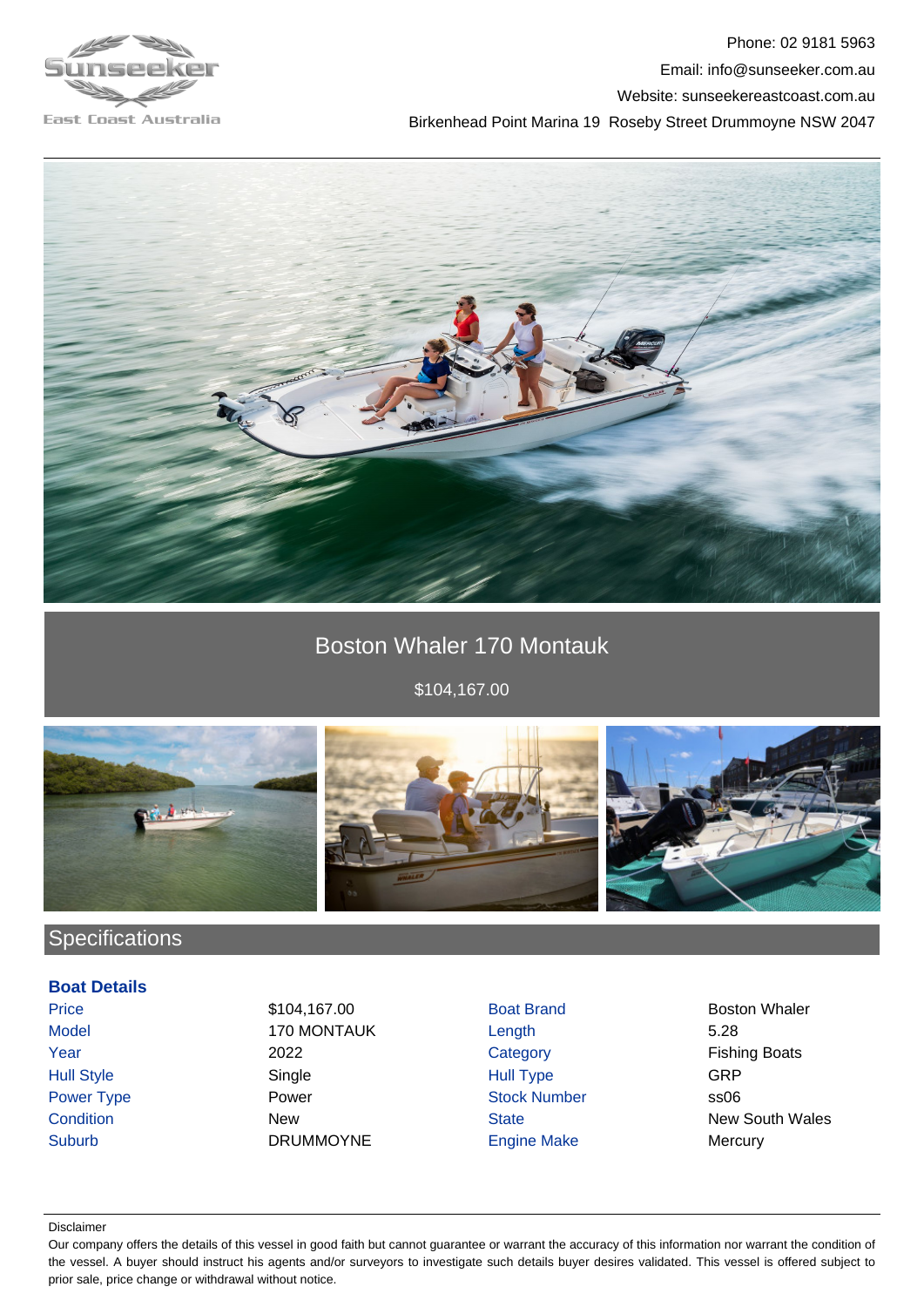

#### **Description**

Options: AFT SEATS(port & starboard) With plug in b/rest AUSTRALIAN CERTIFICATION BOW CUSHIONS BLACK CANVAS WHITE HULL COMBINATION CONSOLE/LEANING POST COVER FISHING PACKAGE CHROME GRAPHICS LIVEWELL LOW PROFILE STERN RAIL(deletes stern rail) TEAK PACKAGE TOW ARCH TROLLING MOTOR PANEL WHITE RUBRAIL S/STEEL INSERT

CONSOLE/LEANING POST COVER AUSTRALIAN CERTIFICATION Classic heritage meets cutting-edge capability in the 170 Montauk. This nimble center console model retains its clean, timeless aesthetic and rugged hose-and-go utility while providing enhanced comfort, performance and versatility. Count on all the features you need to get the job done, and the impeccable quality you know to expect from Boston Whaler and fall in love all over again with the 170 Montauk. On display at Birkenhead Point please call for more details or to arrange an inspection.

#### **Features**

| <b>Designer</b>                   | <b>Boston Whaler</b> |
|-----------------------------------|----------------------|
| <b>Builder</b>                    | <b>Boston Whaler</b> |
| <b>Hull Construction Material</b> | GRP                  |
| <b>Hull Type</b>                  | Planing              |
| <b>Deck Construction Material</b> | GRP                  |
| <b>Country Origin</b>             | USA                  |
| Length (m)                        | 5.28                 |
| Beam/Width (m)                    | 2.21                 |
| Draft (m)                         | .30                  |
| Dry Weight (kgs)                  | 771                  |
| <b>Number of Helms</b>            | 1                    |
| <b>Displacement</b>               | 1022                 |
| Colour                            | white                |
| <b>Number Of Engines</b>          | 1                    |
| <b>Stroke</b>                     | 4                    |
| <b>Engine Hours</b>               | 2                    |
|                                   |                      |

Disclaimer

Our company offers the details of this vessel in good faith but cannot guarantee or warrant the accuracy of this information nor warrant the condition of the vessel. A buyer should instruct his agents and/or surveyors to investigate such details buyer desires validated. This vessel is offered subject to prior sale, price change or withdrawal without notice.